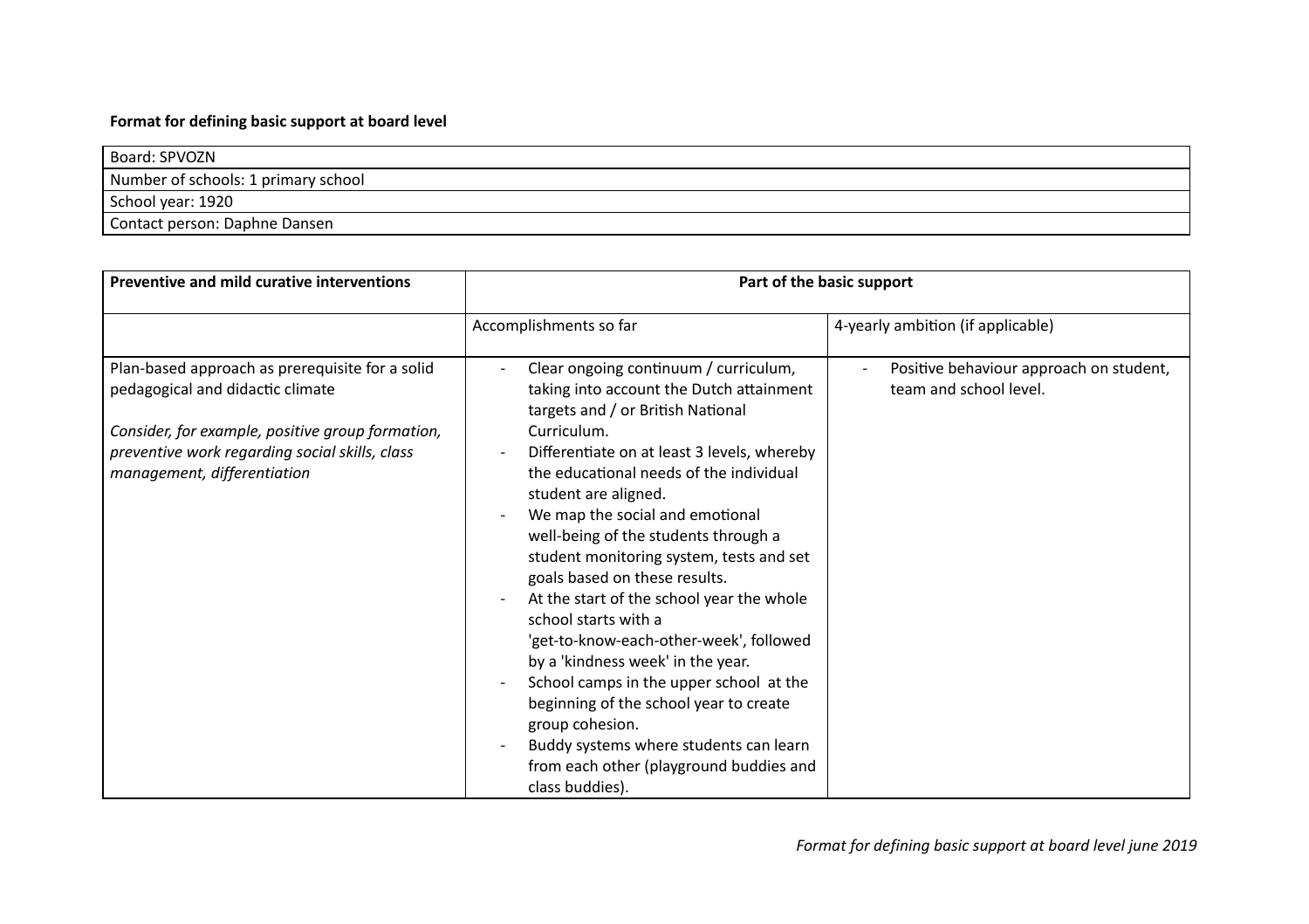|                                                  | Program for social emotional skills.<br>Class Dojo and other reward systems are<br>used (depending on teacher's<br>preference).<br>Close cooperation with parents<br>Network of behaviour experts from a<br>variety of disciplines who can be<br>consulted<br>Social-emotional guidance by an expert<br>or training.<br>Due to the international foundation of<br>the school, all teachers are experts in the<br>field of language development (in Dutch /<br>English) and implement Dutch as a<br>second language (NT2) or English as an<br>additional language (EAL) |                                  |
|--------------------------------------------------|------------------------------------------------------------------------------------------------------------------------------------------------------------------------------------------------------------------------------------------------------------------------------------------------------------------------------------------------------------------------------------------------------------------------------------------------------------------------------------------------------------------------------------------------------------------------|----------------------------------|
| Possibilities to map the support needs of pupils | guest student status supports the<br>mapping of support needs.<br>Observations<br>Method-bound and method-independent<br>tests<br>Network of behaviour experts from<br>different multi-disciplines who can<br>consult each other and / or can be used<br>Structural parent contacts<br>School video interaction for observation<br>and support<br>Based on analyzes and observations,<br>provide a planned approach so that can<br>be customized.                                                                                                                      | Continuation of current support. |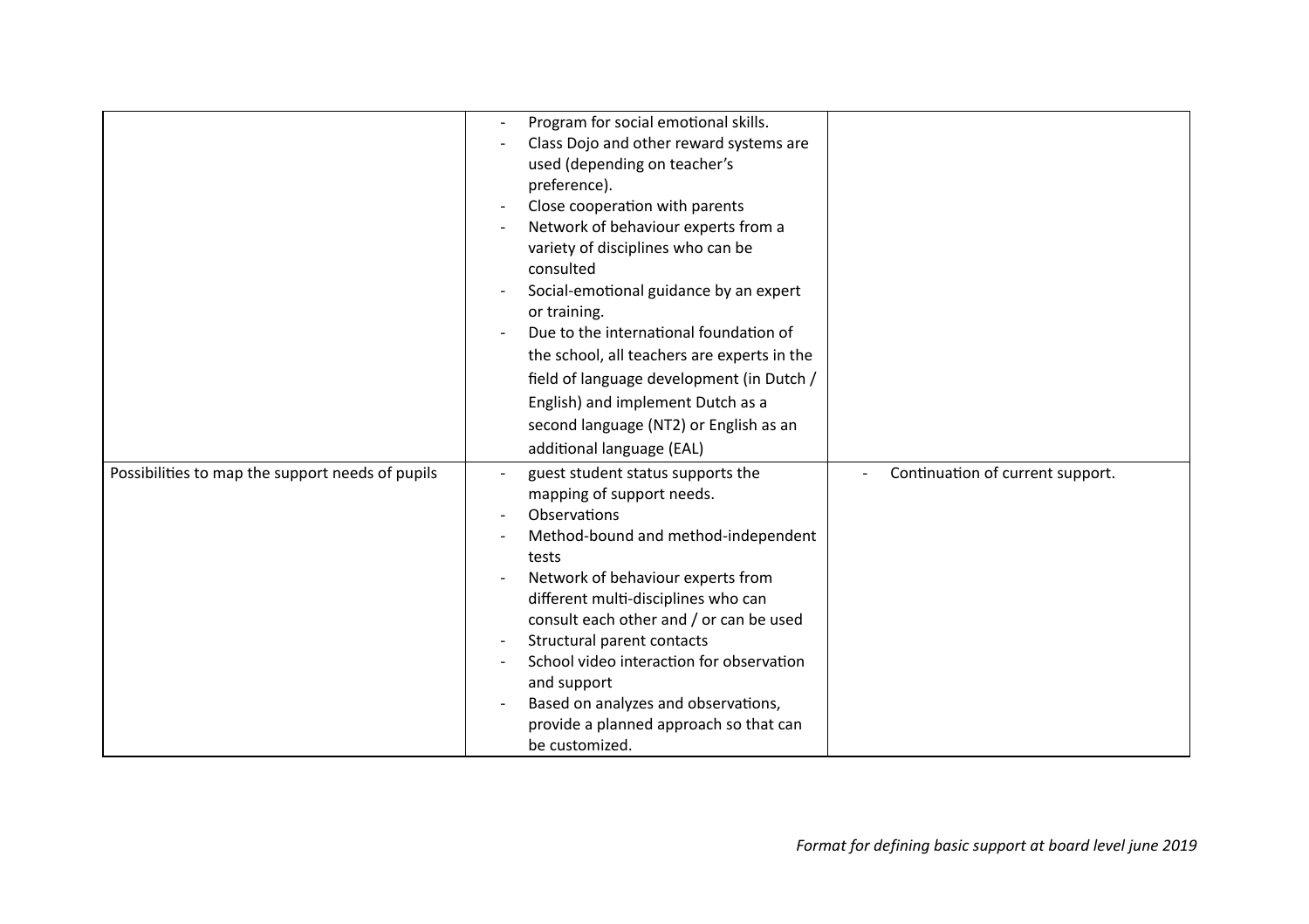| Offer for dyslexia and dyscalculia                                                                                                                    | Protocol for both dyslexia and dyscalculia<br>is carried out for these students for both<br>students from the international and<br>Dutch departments.<br>Facilitating workshops and information<br>focused on support.                                                                                                | Continuing to facilitate workshops and<br>information focused on support, in view<br>of our rapidly changing staff.                                                                                                                                                                                                                                                                                                                                                                    |
|-------------------------------------------------------------------------------------------------------------------------------------------------------|-----------------------------------------------------------------------------------------------------------------------------------------------------------------------------------------------------------------------------------------------------------------------------------------------------------------------|----------------------------------------------------------------------------------------------------------------------------------------------------------------------------------------------------------------------------------------------------------------------------------------------------------------------------------------------------------------------------------------------------------------------------------------------------------------------------------------|
| Supporting students in the field of a predictable<br>learning environment.                                                                            | Making the structure of the day and the<br>week with day (rhythm) cards visible.<br>Learning objectives are specified per<br>lesson and are visually visible.<br>Defined tasks<br>Working with individual learning<br>objectives (targets)<br>Working with fixed places and routines.<br>Class management monitoring. | Working on teachers' awareness in<br>creating a dynamic yet predictable<br>environment, depending on the group.                                                                                                                                                                                                                                                                                                                                                                        |
| Supporting pupils with their own learning line,<br>because they do not reach the level of 1F                                                          | Drawing up and implementing OPPs for<br>care pupils, in which parents are involved<br>in the action part.<br>Use of remedial teacher (s) and / or<br>teaching assistants.                                                                                                                                             | Removal of the expertise within the team<br>to students with an OPP support<br>Startup / trying out a special EN-pilot<br>class in which students with special needs<br>who did not catch his getting into a<br>regular classroom, education and<br>counseling tailored. of specialized staff.<br>Exploring possibilities for children in<br>group 7 of the international department,<br>for starting a group 8 for children who go<br>to regular or bilingual secondary<br>education. |
| Supporting students with support needs in the<br>field of a challenging, in-depth learning<br>environment that goes beyond the current<br>curriculum. | Use DHH-PO for the indication and<br>guidance of gifted students.<br>Deploying other signaling instruments<br>Enriching, compacting                                                                                                                                                                                   | More enrichment opportunities for gifted<br>students within the current curriculum                                                                                                                                                                                                                                                                                                                                                                                                     |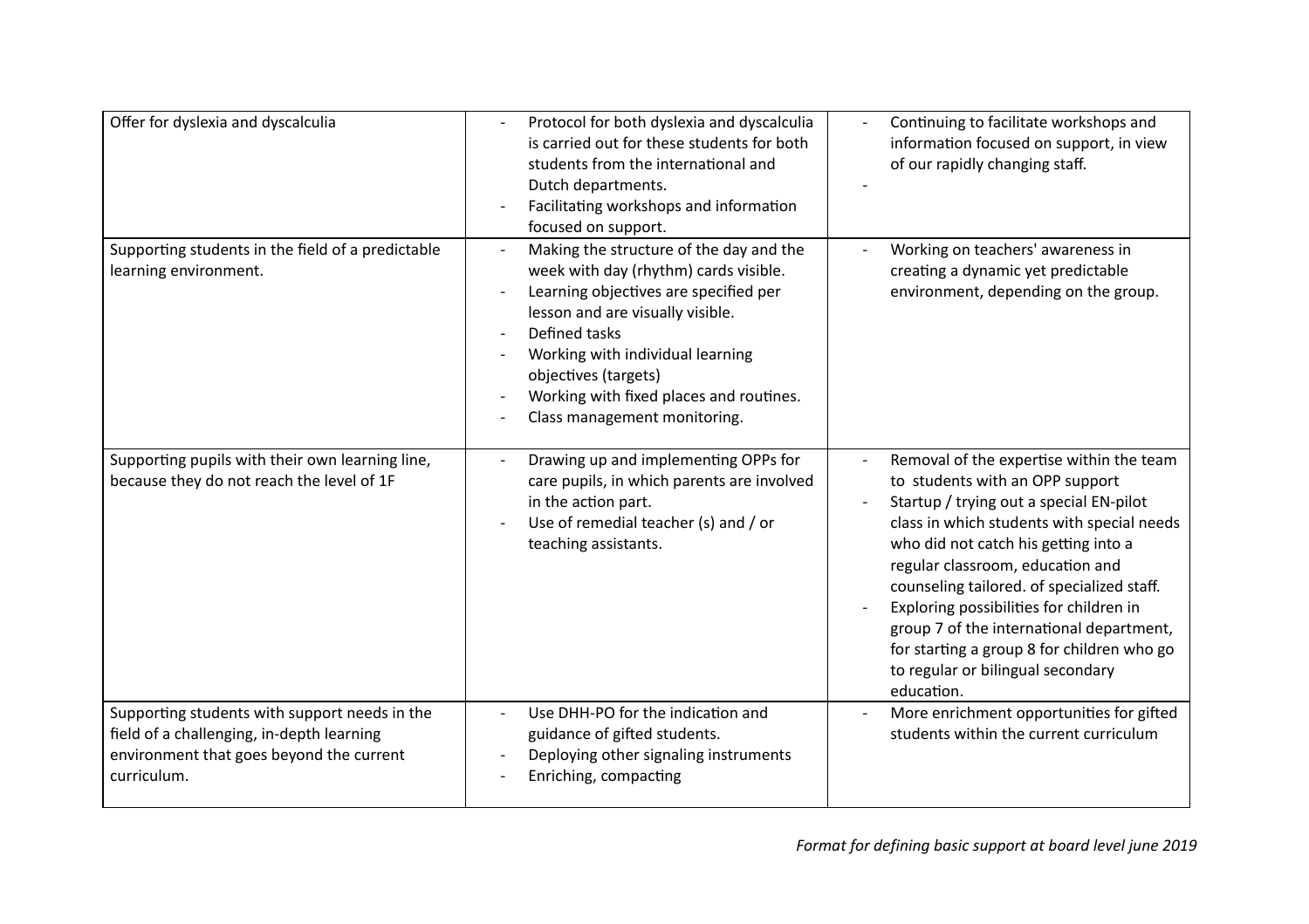| Support for students with behavioural challenges                                                            | Facilitating opportunity, space, support<br>and materials for gifted students<br>Differentiation on 3 levels, whereby the<br>gifted student is also challenged in his<br>thinking.<br>Individual (learning) goals per student<br>If necessary and always in good<br>consultation with parents, a student can<br>accelerate.<br>Continue testing students to better map<br>the level.<br>Set clear goals and represent<br>expectations to the student.<br>If necessary, offer social-emotional<br>guidance to this student for<br>psycho-education and dare to make<br>mistakes.<br>method for social emotional skills that is |  |
|-------------------------------------------------------------------------------------------------------------|-------------------------------------------------------------------------------------------------------------------------------------------------------------------------------------------------------------------------------------------------------------------------------------------------------------------------------------------------------------------------------------------------------------------------------------------------------------------------------------------------------------------------------------------------------------------------------------------------------------------------------|--|
|                                                                                                             | regularly used.<br>Class Dojo and other reward systems are<br>used (teacher dependent).<br>Close cooperation with parents<br>Network of behaviour experts from<br>various disciplines who can be consulted                                                                                                                                                                                                                                                                                                                                                                                                                    |  |
| Supporting students with a need for support in<br>the area of motor skills and / or physical<br>limitations | MRT specialist on site.<br>Network of experts from various<br>disciplines who can be consulted                                                                                                                                                                                                                                                                                                                                                                                                                                                                                                                                |  |
| Supporting students with a support need for<br>executive functions                                          | Day / week rhythm cards are used<br>Support by a remedial teacher / teaching<br>assistant                                                                                                                                                                                                                                                                                                                                                                                                                                                                                                                                     |  |